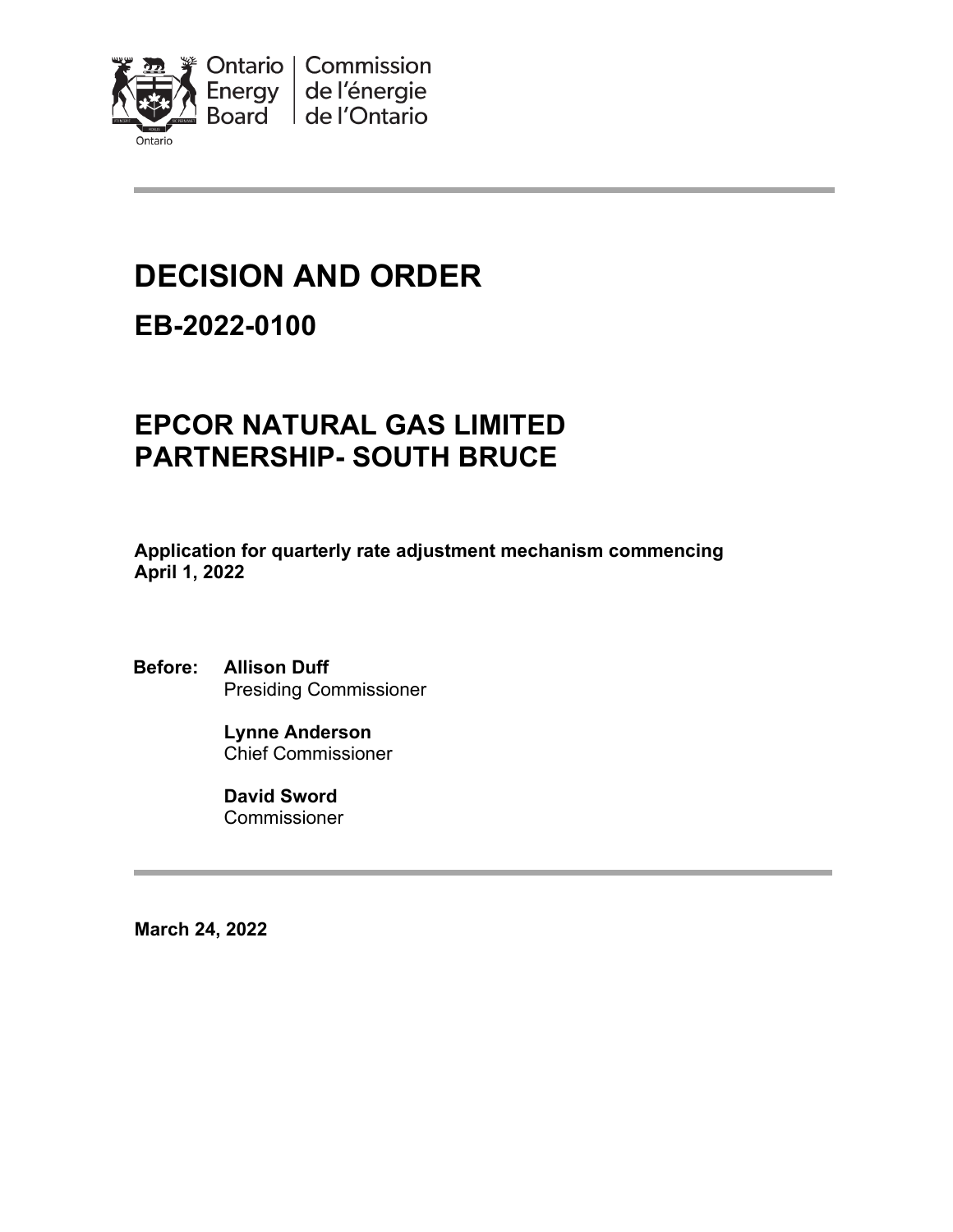# **INTRODUCTION**

EPCOR applied for an order or orders approving or fixing just and reasonable rates and other charges for the sale and distribution of natural gas commencing April 1, 2022 for its South Bruce operations on March 14, 2022 and revised its application on March 17, 2022 (the Application).

The Application was made pursuant to section 36(1) of the *Ontario Energy Board Act, 1998* and in accordance with the Quarterly Rate Adjustment Mechanism (QRAM) established by the OEB for dealing with changes in gas costs. $^{\rm 1}$  $^{\rm 1}$  $^{\rm 1}$ 

The Ontario Energy Board (OEB) is not approving the mitigation plan proposed by EPCOR Natural Gas Limited Partnership (EPCOR). EPCOR proposed a 24-month mitigation plan. The OEB finds additional mitigation, beyond the typical 12-month smoothing, is not required. The OEB will approve the standard updates to rates using the ordinary QRAM methodology.

EPCOR stated that based on the forecast increase in natural gas prices, absent any rate mitigation, the increase to the commodity portion of the bill effective April 1, 2022 for a typical residential customer<sup>[2](#page-1-1)</sup> who purchases its natural gas supply from EPCOR would exceed 25%. As a result, EPCOR proposed a rate mitigation plan of 24 months for its South Bruce customers.

Parties and OEB staff wishing to file comments on the Application were required to file them with the OEB by March 18, 2021. OEB staff filed a letter of comment indicating that EPCOR's proposed rate mitigation plan was acceptable and recommended that it be approved. No other comments were filed.

The OEB approves the typical 12-month smoothing period and expects ECPOR to make every effort possible to have this Decision implemented by April 1, 2022.

### **OEB Process for QRAM**

The OEB has established a process for reviewing QRAM applications, which was last updated in 2014. [3](#page-1-2) This process requires distributors, one month in advance of the normal QRAM filing date, to complete a preliminary estimate of the change in the

<span id="page-1-0"></span><sup>1</sup> EB-2008-0106

<span id="page-1-2"></span><span id="page-1-1"></span> $2$  A typical residential customer in South Bruce uses about 2,149 cubic metres of natural gas per year <sup>3</sup> EB-2014-0199, Review of the Quarterly Rate Adjustment Mechanism (August 14, 2014)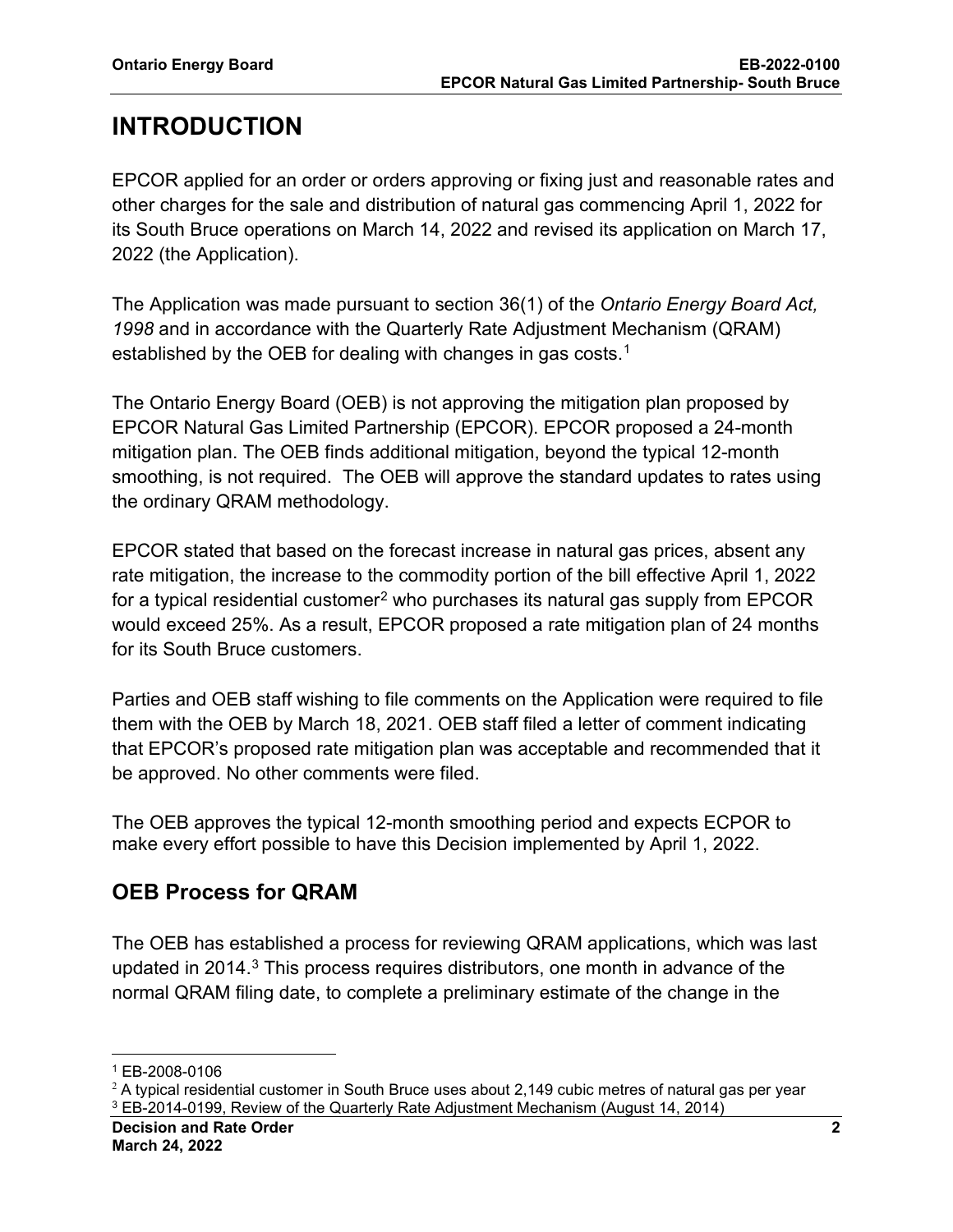commodity portion of a typical residential customer's bill who purchases their natural gas supply from the distributor.

The preliminary estimate is based on a forecast of natural gas prices, including any true-ups for the difference between actual and forecast natural gas prices for prior periods. In accordance with the QRAM process established by the OEB in a previous decision, [4](#page-2-0) the forecasted reference price must be based on the most current 21-day strip of market prices available at the time.

If a distributor anticipates an increase or decrease of 25% or more on the commodity portion of a typical residential customer's bill, the distributor must file a letter with the OEB describing the anticipated increase or decrease and the cost drivers underpinning the anticipated change.

<span id="page-2-0"></span>If a 25% or greater change on the commodity portion of a typical residential customer's bill is still anticipated with the QRAM application, the distributor must file evidence that explains, in detail, the reasons for the rate increase or decrease. Where the change is an increase, the distributor must also propose a plan for rate mitigation.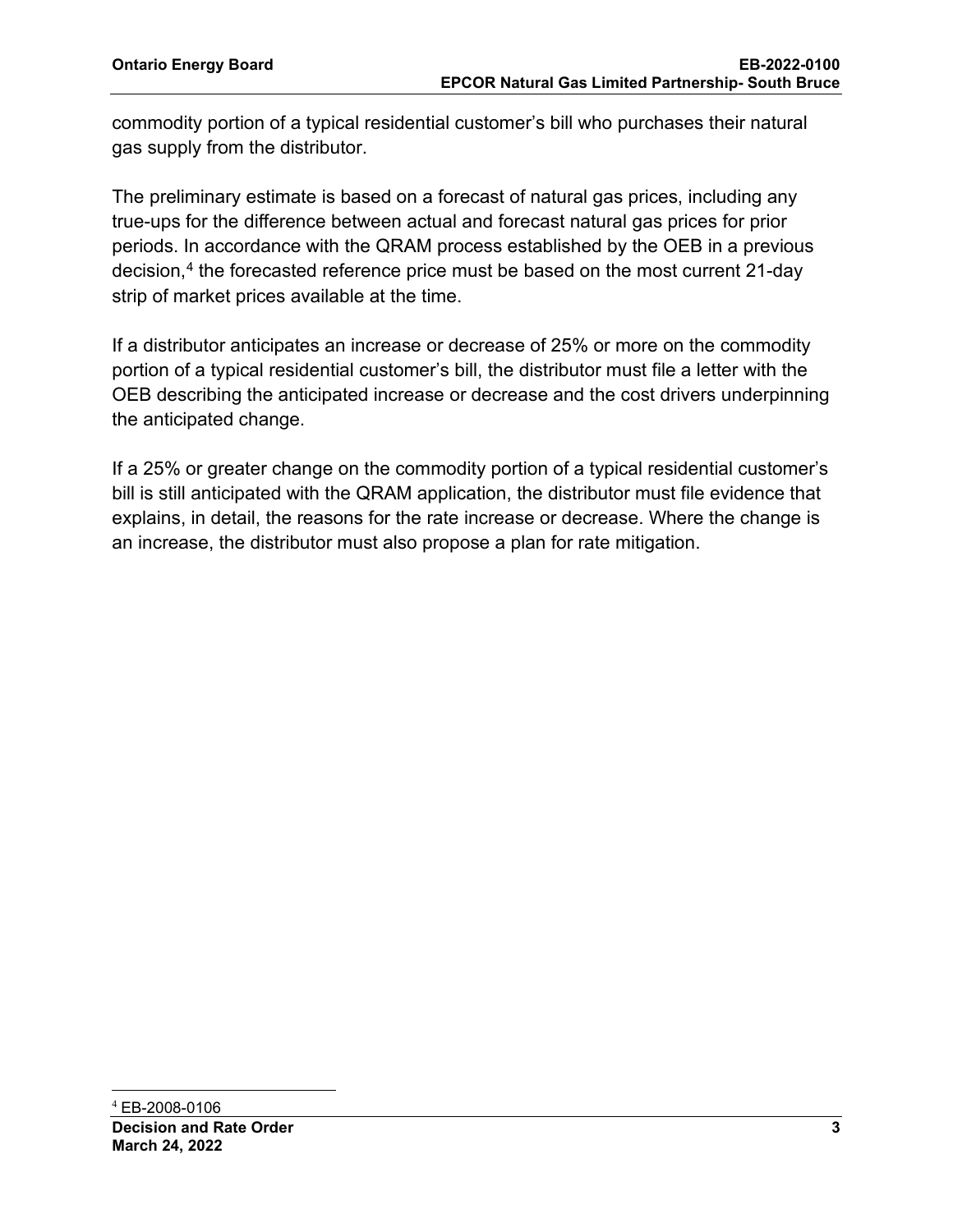#### **EPCOR'S PROPOSED RATE MITIGATION PLAN**

EPCOR stated that based on the QRAM, the bill impacts effective April 1, 2022 for a typical residential customer who purchases its natural gas supply from EPCOR would exceed 25% on the commodity portion of the bill. The impact on the commodity portion of the bill was prepared using a forecast of gas prices over the next 12-month based on a 21-day strip ending March 1, 2022. It also included the recovery of the difference between actual and forecast natural gas prices for prior periods and the recovery of an amount of \$380,000 that was previously deferred in the January 2022 QRAM as part of an OEB approved mitigation plan over the next 12-months (referred to as the PGCVA amount). The total bill impact for a typical residential customer was forecasted to be an increase of approximately 10%.

In order to keep the commodity portion of the bill under 25%, EPCOR proposed to recover the PGCVA amount over a period of 24-months instead of the usual 12-month, beginning in April 2022.

The bill impacts of the proposed rate mitigation plan for a typical residential customer who purchases its gas supply from EPCOR- South Bruce are depicted in Table 1 below.

|                                                                    | <b>Commodity Bill</b> |            | <b>Total Bill</b> |           |
|--------------------------------------------------------------------|-----------------------|------------|-------------------|-----------|
|                                                                    |                       | %          |                   | $\%$      |
| <b>Before Rate Mitigation</b><br>(beyond the typical 12<br>months) | \$107.91              | 33.5%      | \$150.03          | 9.6%      |
| <b>After Rate Mitigation</b><br>(recovery over 24 months)          | \$72.76               | 22.6%      | \$114.88          | 7.3%      |
| Impact of Mitigation                                               | (\$35.15)             | $(10.9\%)$ | (\$35.15)         | $(2.3\%)$ |

**Table 1: Rate Mitigation Plan- Bill Impacts**

Under the mitigation proposal, the total annual bill impact for a typical residential customer who purchases their gas supply from EPCOR would be an increase of approximately \$114 on an annual basis or 7.3%. The total bill impact also includes changes to the federal carbon charge previously approved for recovery through rates by the OEB.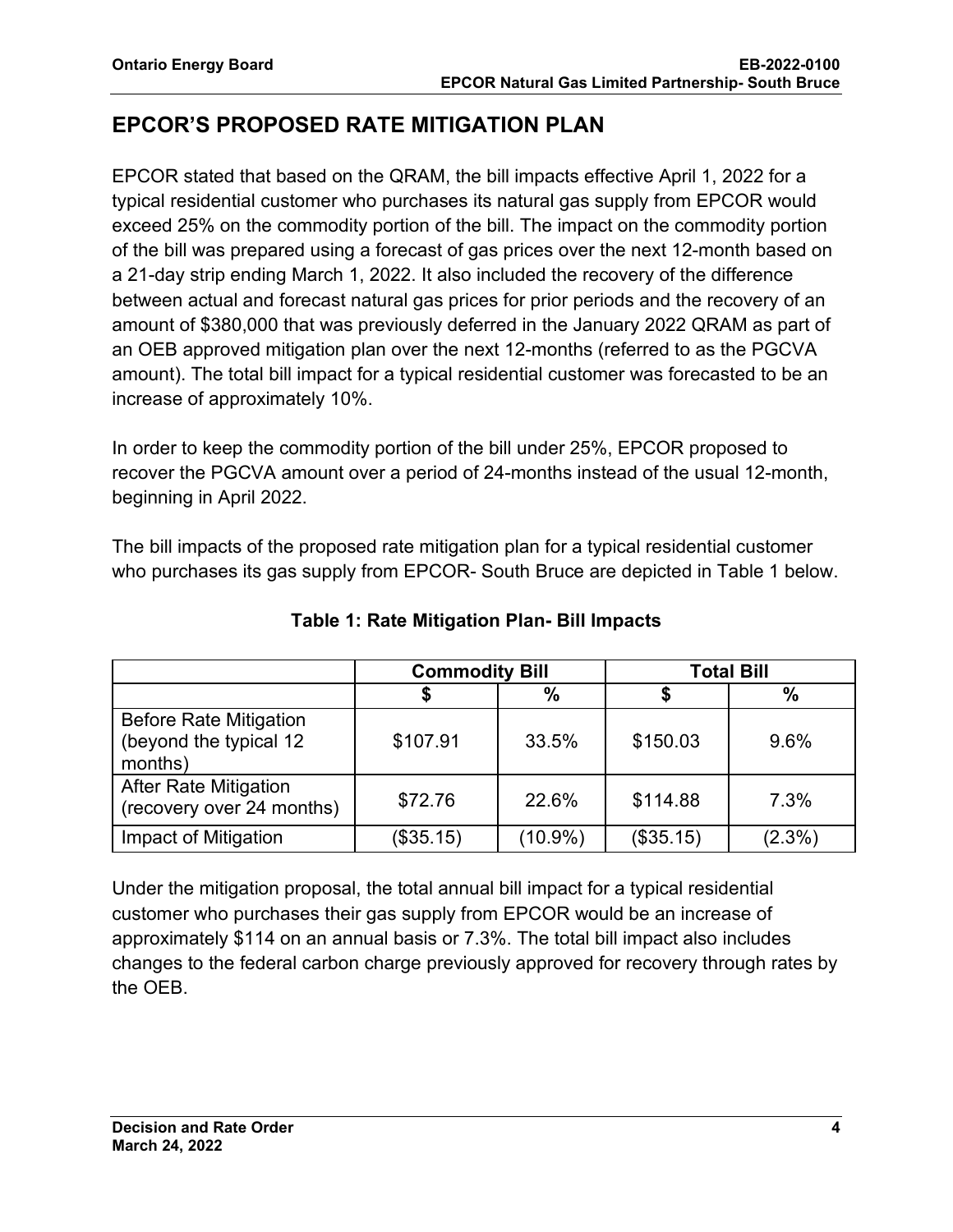#### **Reasons for the Increase in Gas Supply Prices**

EPCOR explained that the combination of low storage levels, flat production, and increased demand in natural gas exports has led to a further increase in natural gas prices in North America. Further, the geopolitical conflict in Europe led to additional volatility in natural gas market prices. This increase is reflected in the reference price based on the 21-day market strip ending on March 1, 2022 used for the commodity forecast.

#### **Comments on the Application**

Comments were received from OEB staff. OEB staff reviewed the models for the recovery of the PGCVA amount over 12-months, 18-months, and 24-months. OEB staff commented that except for the 24-month recovery period for the PGCVA amount, all other scenarios resulted in an increase greater than 25% on the commodity portion of the bill. OEB staff submitted that EPCOR's proposed rate mitigation plan for recovery of the PGCVA amount over 24-months was acceptable and should be approved as filed.

### **FINDINGS**

The OEB does not approve EPCOR's application to recover the PGCVA over a 24 month period. The OEB finds additional mitigation, beyond the typical 12-month smoothing period, is not required.

An expected increase of 25% in the commodity portion of the customer's bill is the trigger for communication to the OEB in advance of filing an application, and the filing of a rate impact mitigation plan with the application<sup>[5](#page-4-0)</sup>. However, this 25% on the commodity is not a cap and the OEB will consider the total bill impact in determining whether additional mitigation is warranted. The OEB uses a 10% total bill impact extensively for the electricity sector, and considers that a reasonable target for the natural gas sector as well. This threshold is referenced in the OEB's Handbook for Utility Rate Applications applicable to all rate-regulated utilities $6$ .

However, the OEB also does not consider the 10% total bill impact a cap but rather a point at which the OEB will consider adopting mitigation measures. The OEB considers

<span id="page-4-0"></span><sup>5</sup> EB-2014-0199, Review of the Quarterly Rate Adjustment Mechanism, Decision and Order, August 14, 2014 (page 4)

<span id="page-4-1"></span><sup>6</sup> OEB Handbook for Utility Rate Applications (October 13, 2016); see Introduction (page 1) and Rate Mitigation (Appendix 3, page v)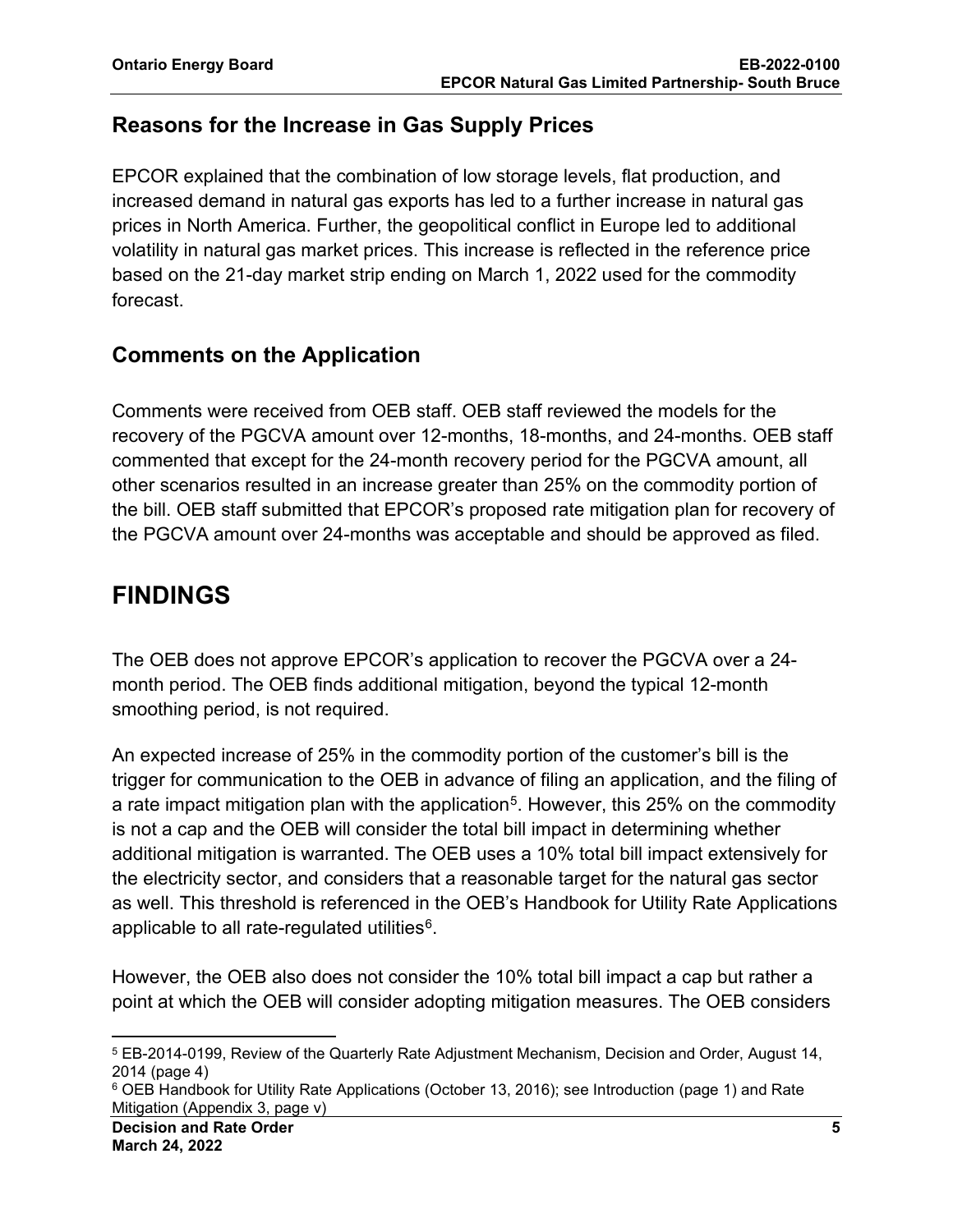it reasonable for commodity prices to increase by more than 25% if the bill increase is less than 10% in order to preserve as much of the market price signal as reasonable. This allows for flexibility on a case-by-case basis as necessity and circumstances deem appropriate[7.](#page-5-0)

ECPOR's Application outlined that the impact of a 12-month rate smoothing period resulted in a 33.5% commodity price increase and a 9.6% total bill increase.

The OEB approves this option of using the typical 12-month smoothing period as it strikes the appropriate balance between reflecting the forecast natural gas market prices while shielding customers from excessive bill increases.

The OEB expects ECPOR to make every effort possible to have this Decision implemented effective April 1, 2022. If this is not possible to implement these changes effective April 1, 2002, EPCOR shall file an alternative plan for implementation for approval, including details on the timing of ECPOR's billing cycles for South Bruce.

<span id="page-5-0"></span><sup>7</sup> EB-2013-0416/EB-2015-0079, Hydro One Networks Inc. application for 2016 electricity distribution rates, Decision and Order, December 22, 2015